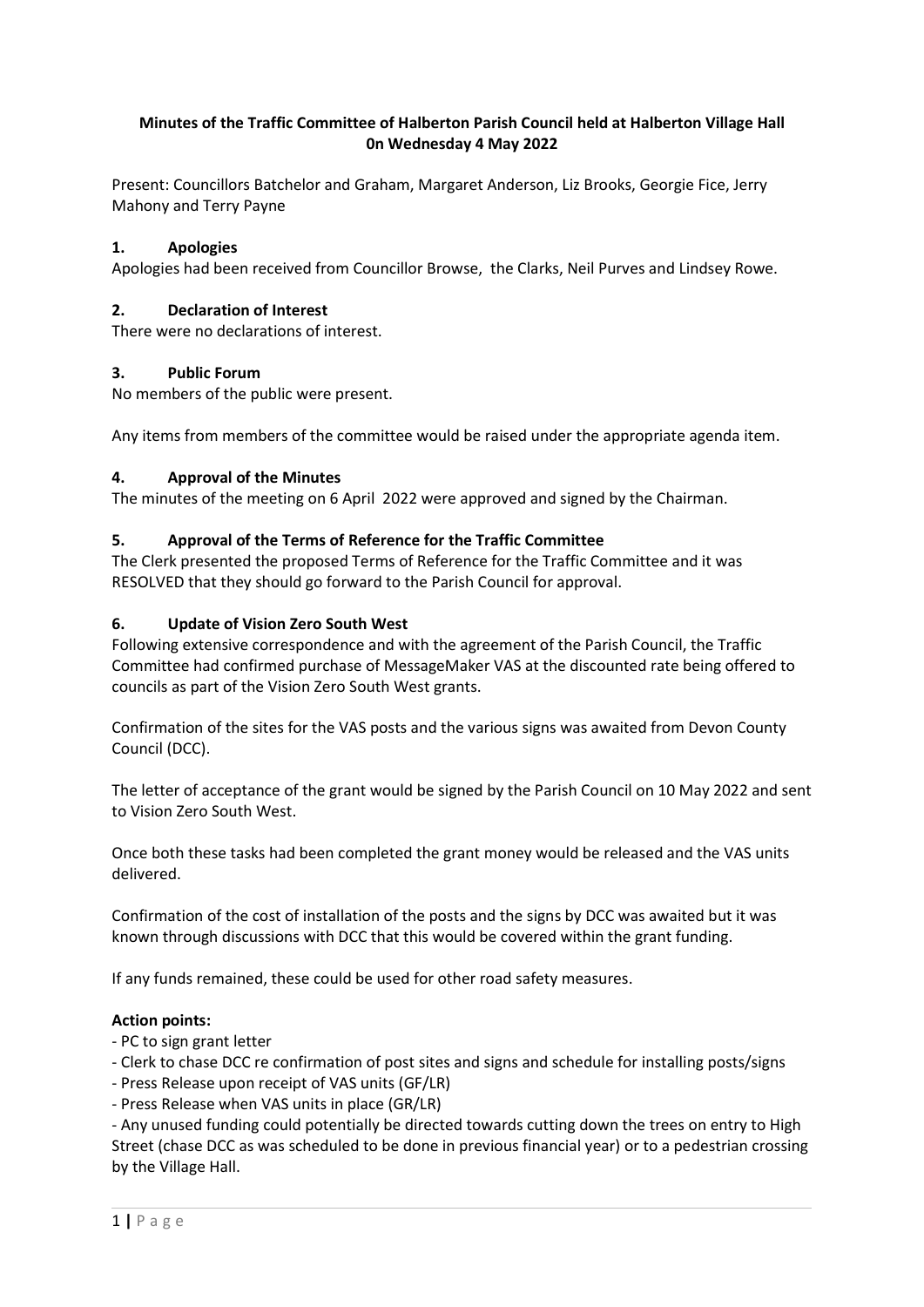# 7. Update of Petition

During April, 2 additional signatures on the Traffic Petition on the website were received, total is now 55. It was still felt that putting the petition at the pub and farm shop would be beneficial and it was also agreed that it would be worthwhile having the petition at the Duck Race (7 May) and at the MIDS concert (14 May).

Signs calling for signatures would be placed on the notice boards.

# Action:

All to work on obtaining signatures on the petition.

## 8. Update of submissions of traffic incidents

Councillor Furmedge had reported that

- There were a total of 5 issues reported via the Traffic Issues Form.
- There were a total of 7 traffic related issues on the General Issues Form (note one report covers 14 separate incidents) .

The SMS text for Traffic Issues had been setup as a prototype and could be used, the number is 07869 727160.

## Action:

- Clerk to gather together additional information and signatures received and send to Councillor Slade. This would include a police report regarding speeding by LiveWest along the Uffculme to Willand road.

- GF to write article for Newsletter advising of option to use SMS to report traffic incidents and call for signatures.

# 9. Update on traffic report for HATOC (see Petition)

#### 10. Update on lorries turning at the Hickory Inn/CCTV

Discussion was ongoing as to the possibility of reducing the weight limit along the road from Sampford Peverell to Tiverton.

The suggestion was put forward that the sign on the roundabout by the Weigh Bridge off the link road could be changed to direct lorries for Tiverton to use the link road. Cullompton police had also made reference to this signage.

In addition, the possibility of putting Local Traffic Only on the sign to Sampford Peverell/Halberton (the first junction off the link road) may also encourage lorries to remain on the link road.

DCC were changing the position of the 7.5 ton signage as you came into Halberton from Sampford Peverell to make it more visible. The signs from Willand needed to be re-positioned.

Concern was expressed that construction traffic for the Tiverton East development was using the road and part of the planning application had been that all traffic would enter the site through Tiverton.

#### Action:

- Clerk to write to DCC/MDDC

- LR to draft letter to local companies advising on road re-surfacing of the High Street and reminding them of weight limits.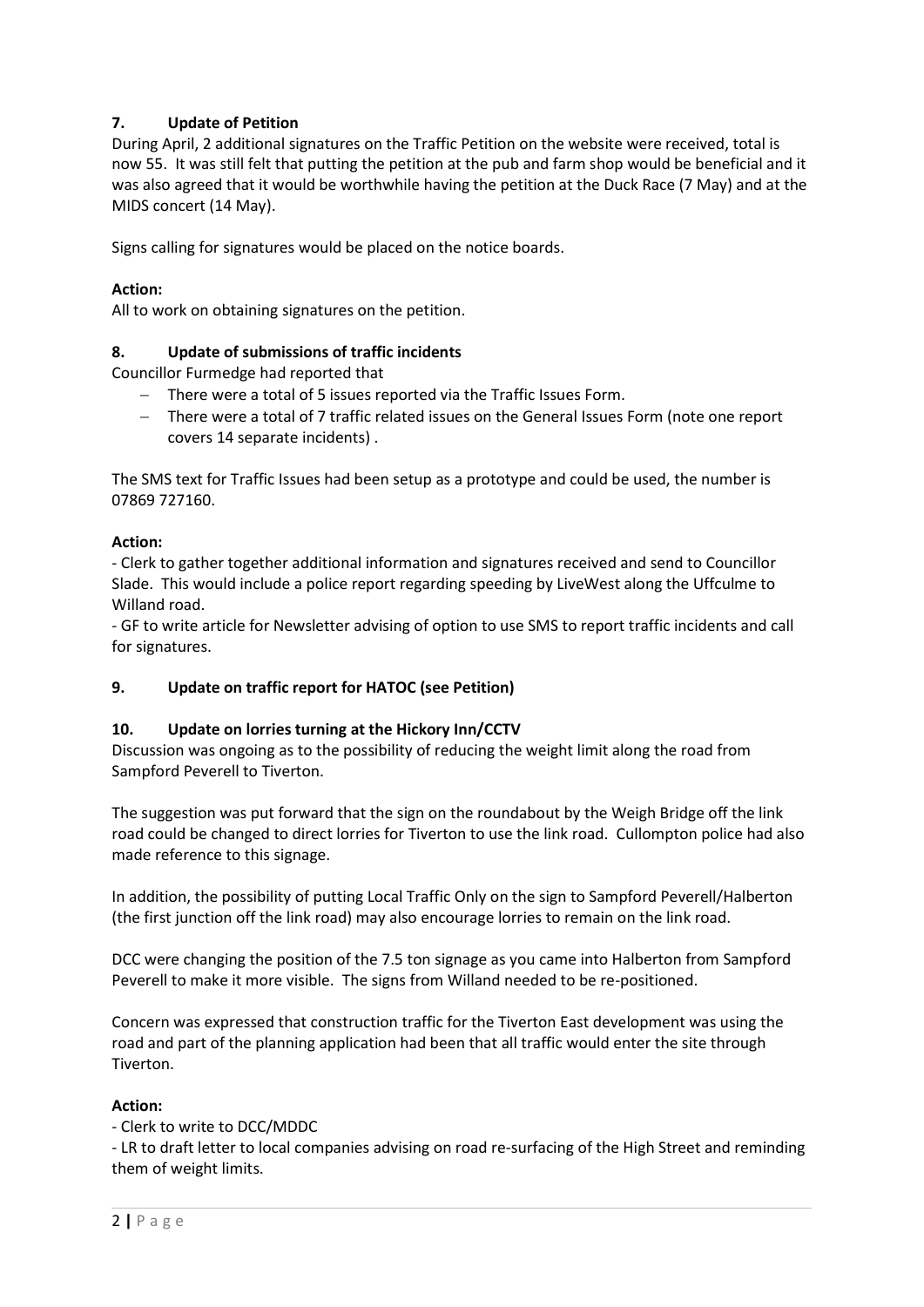## 10. Any Other Business

#### Parking at the Sampford Peverell end of the village.

The Clerk was in communication with MDDC regarding the sale of the six plots at The Orchard. It had always been believed that these car parking spaces would be used to alleviate the need to park in the road by the Hickory Inn. Parking in the road at this point affected the vision splay for people coming out of the Willand/Halberton road and The Orchard.

It was agreed that other possibilities would also be investigated:

- 1. parking space in the private road (Orchard View)
- 2. the grass area between the road and Orchard View who owned it
- 3. purchasing land that could be both an additional play area and a car park to visit said area

It was noted that such parking as a result of 3., could also be used by people wishing to walk the canal.

## Pavement at Hickory Inn

DCC had indicated that a pavement connecting the Orchard to the Hickory Inn would make it a safer place for pedestrians. Whilst, the Traffic Committee agreed in principle, it would be difficult to undertake this without parking being available for residents who currently parked in the area. At present, it would probably mean that the cars would park on the pavement.

The meeting closed at 8.30pm.

Next meeting: Wednesday, 1<sup>st</sup> June 2022